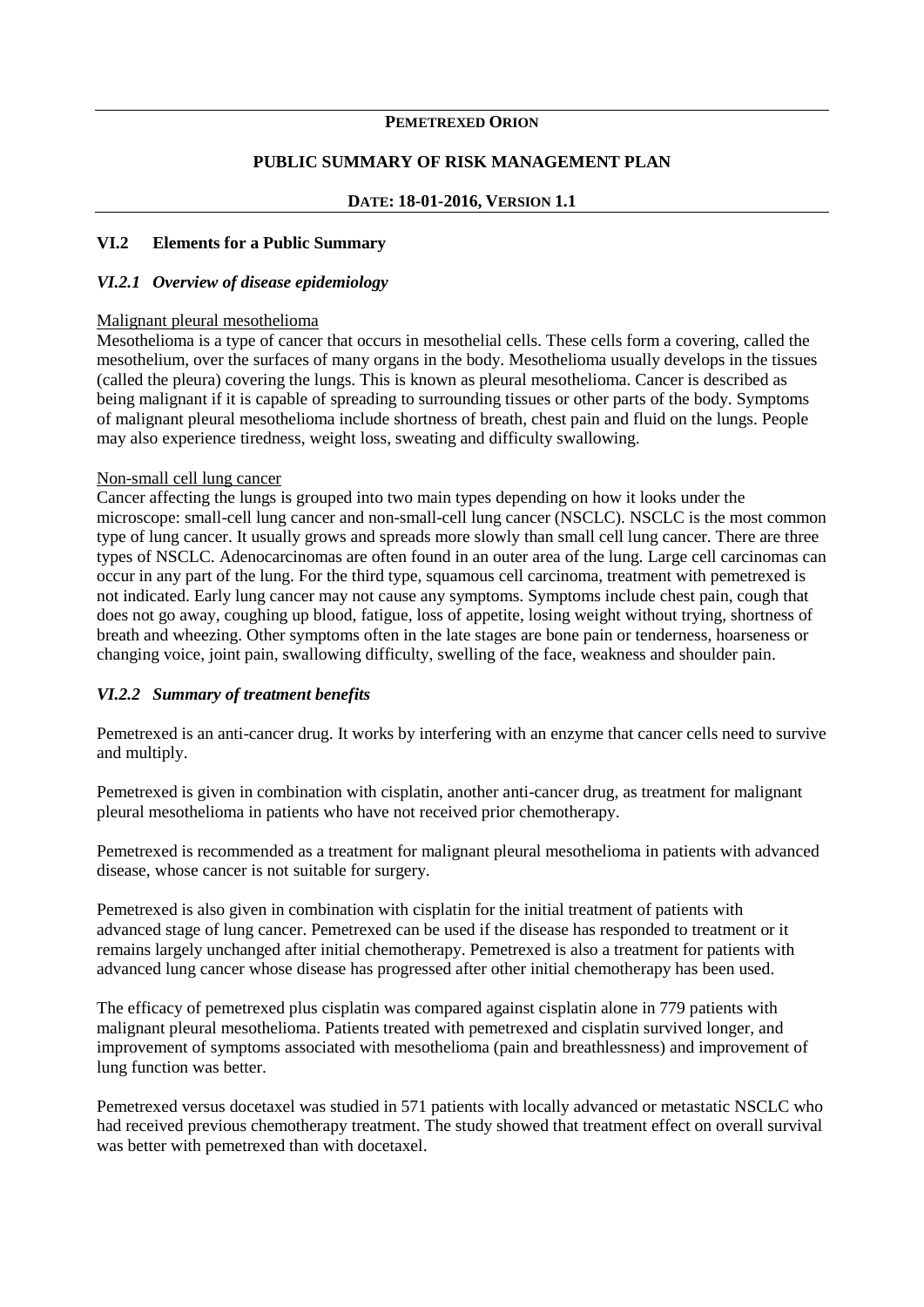Pemetrexed plus cisplatin or gemcitabine plus cisplatin was studied in 862 and 863 patients, respectively, with locally advanced or metastatic NSCLC. Both treatments showed similar clinical efficacy. However, there were clinically relevant differences in survival according to the type of NSCLC. Patients treated with pemetrexed plus cisplatin required fewer blood transfusions and less treatment for anemia.

Maintenance treatment with pemetrexed compared against placebo was studied in patients with locally advanced or metastatic NSCLC who had received previous chemotherapy. Both groups received best supportive care (BSC) and were treated until disease progression. The study showed a significant improvement of progression-free survival of patients with pemetrexed (441 patients) compared to placebo (222 patients).

Continuation maintenance treatment with pemetrexed plus BSC (359 patients) was compared to placebo plus BSC (180 patients). The patients had locally advanced or metastatic NSCLC. A significant improvement of progression-free survival and statistically higher overall survival of patients with pemetrexed continuation maintenance treatment could be shown compared to placebo.

#### *VI.2.3 Unknowns relating to treatment benefits*

#### Paediatric population

There is no relevant use of pemetrexed in the paediatric population in malignant pleural mesothelioma and non-small cell lung cancer.

#### Patients with renal impairment

There are insufficient data on the use of pemetrexed in patients with low creatinine clearance and therefore, the use of pemetrexed is not recommended for these patients.

#### Patients with hepatic impairment

No relationships between liver function and pemetrexed pharmacokinetics were identified. However patients with hepatic impairment, hepatic metastases absent as well as hepatic metastases present, have not been specifically studied.

#### Patients with third space fluid such as pleural effusion or ascites

The effect on pemetrexed is not fully defined. A clinical trial did not reveal a difference in pemetrexed dose normalised plasma concentrations or clearance compared to patients without third space fluid collections. Thus, drainage of third space fluid collection prior to pemetrexed treatment should be considered, but may not be necessary.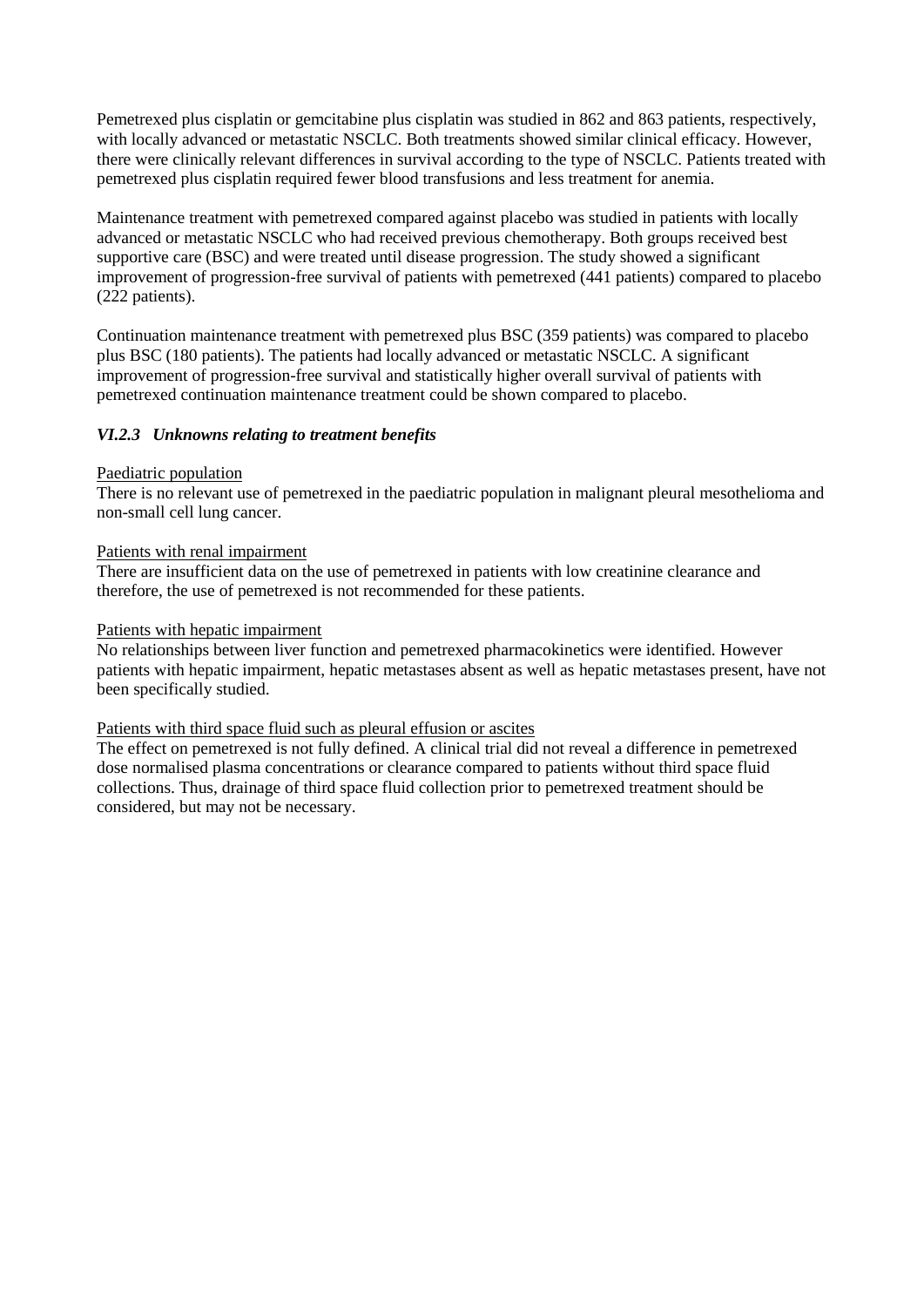# *VI.2.4 Summary of safety concerns*

## **Important identified risks**

| <b>Risk</b>                                                                                                                                    | What is known                                                                                                                                                                                                                                                                                                                                                                                                                                                                                                                                                     | Preventability                                                                                                                                                                                                                                                                                                                                                                                                 |
|------------------------------------------------------------------------------------------------------------------------------------------------|-------------------------------------------------------------------------------------------------------------------------------------------------------------------------------------------------------------------------------------------------------------------------------------------------------------------------------------------------------------------------------------------------------------------------------------------------------------------------------------------------------------------------------------------------------------------|----------------------------------------------------------------------------------------------------------------------------------------------------------------------------------------------------------------------------------------------------------------------------------------------------------------------------------------------------------------------------------------------------------------|
| Non-compliance with vitamin<br>supplementation, manifested<br>mainly as blood disorders and<br>gastrointestinal (stomach and<br>gut) disorders | Treatment with pemetrexed is<br>associated with blood disorders<br>such as neutropenia (low levels<br>of neutrophils, the white blood<br>cells that fight bacterial<br>infection), neutropenia with fever<br>(febrile neutropenia), and<br>infection with severe<br>neutropenia, and gastrointestinal<br>disorders such as feeling or being<br>sick and diarrhoea (treatment-<br>related toxicity). In clinical trials,<br>patients who received pre-<br>treatment with folic acid and<br>vitamin $B_{12}$ experienced less<br>toxicity and less severe toxicity. | All patients treated with<br>pemetrexed must take folic acid<br>and vitamin $B_{12}$ , in order to<br>reduce the occurrence of blood<br>and gut side effects related to<br>treatment with pemetrexed.                                                                                                                                                                                                          |
| Serious kidney problems<br>(serious renal events)                                                                                              | Serious kidney problems,<br>including acute kidney failure,<br>have been reported with<br>pemetrexed alone or in<br>combination with other<br>chemotherapy medicines. Many<br>of the patients in whom these<br>side effects occurred had<br>underlying risk factors for the<br>development of kidney problems<br>including dehydration or pre-<br>existing hypertension (high blood<br>pressure) or diabetes.                                                                                                                                                     | Patients should receive adequate<br>hydration before and/or after<br>receiving treatment with<br>pemetrexed.<br>Patients should inform their<br>doctor immediately if they<br>develop signs of kidney<br>problems, such as changes in<br>urination, swelling, pain in legs,<br>back and sides, abnormal blood<br>tests.<br>Patients' kidney function should<br>be closely monitored with each<br>clinic visit. |
| Serious stomach and gut<br>disorders<br>(serious gastrointestinal<br>disorders)                                                                | When pemetrexed is given in<br>combination with cisplatin,<br>infection or irritation of the<br>stomach and intestine can occur;<br>severe dehydration has been<br>observed in these patients.<br>Symptoms can be e.g. feeling or<br>being sick, diarrhoea,<br>constipation, stomach upset and<br>heartburn                                                                                                                                                                                                                                                       | Patients should receive adequate<br>treatment and appropriate<br>hydration before and/or after<br>receiving treatment with<br>pemetrexed.<br>Patients should inform their<br>doctor immediately if they<br>develop signs of inflammation or<br>irritation in the stomach.                                                                                                                                      |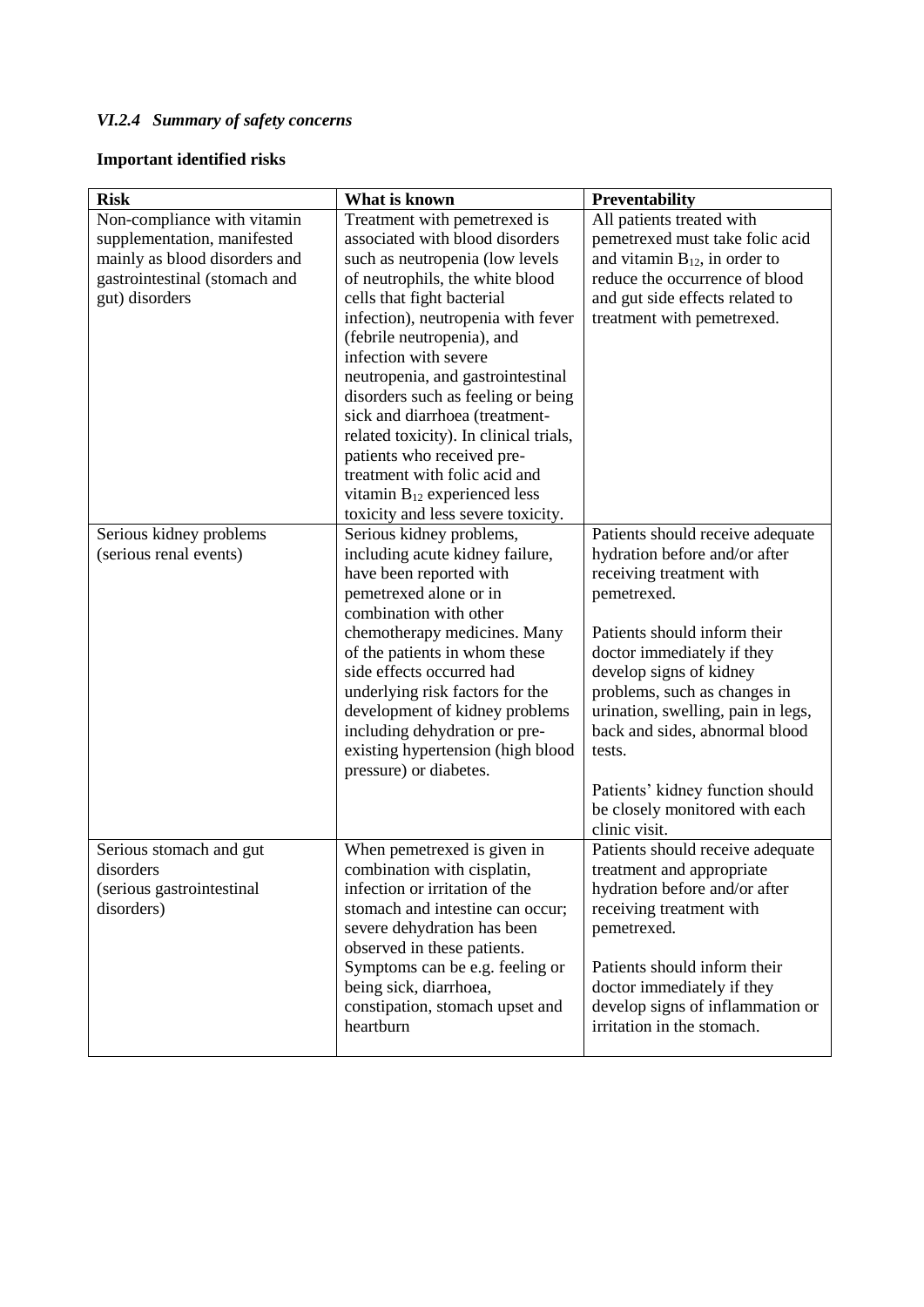| <b>Risk</b>                                                                                                                              | What is known                                                                                                                                                                                                                                 | Preventability                                                                                                                                                                                                                                                                                                                                                                                                                                                                                                                                                                                     |
|------------------------------------------------------------------------------------------------------------------------------------------|-----------------------------------------------------------------------------------------------------------------------------------------------------------------------------------------------------------------------------------------------|----------------------------------------------------------------------------------------------------------------------------------------------------------------------------------------------------------------------------------------------------------------------------------------------------------------------------------------------------------------------------------------------------------------------------------------------------------------------------------------------------------------------------------------------------------------------------------------------------|
| Lung disease causing progressive<br>scarring of the air sacs of the                                                                      | In clinical trials, cases of lung<br>disease with respiratory                                                                                                                                                                                 | No risk factors that can predict<br>lung disease have been identified                                                                                                                                                                                                                                                                                                                                                                                                                                                                                                                              |
| lung<br>(interstitial pneumonitis)                                                                                                       | insufficiency, sometimes fatal,<br>have been reported in patients<br>treated with pemetrexed.                                                                                                                                                 | in patients treated with<br>pemetrexed.                                                                                                                                                                                                                                                                                                                                                                                                                                                                                                                                                            |
|                                                                                                                                          |                                                                                                                                                                                                                                               | Patients should inform their<br>doctor immediately if they<br>develop signs of breathlessness,<br>intense chest pain or cough with<br>bloody sputum which may<br>indicate a blood clot in the<br>vessels of the lungs.                                                                                                                                                                                                                                                                                                                                                                             |
| Radiation-related scarring of the<br>air sacs of the lung<br>(radiation pneumonitis)                                                     | Cases of radiation pneumonitis<br>(scarring of the air sacs of the<br>lung associated with radiation<br>therapy) have been reported in<br>patients treated with radiation<br>either before, during or after<br>being treated with pemetrexed. | Patients should tell their doctor if<br>they have had or are going to<br>have radiation therapy, as there<br>may be an early or late radiation<br>reaction with pemetrexed.                                                                                                                                                                                                                                                                                                                                                                                                                        |
| Inflammatory skin reaction that<br>sometimes occurs when people<br>receive chemotherapy after<br>radiation therapy<br>(radiation recall) | Rare cases of a severe skin<br>reaction have been reported in<br>patients who received<br>chemotherapy (including<br>treatment with pemetrexed) after<br>they had undergone radiation<br>therapy weeks or years<br>previously.                | Radiation recall with pemetrexed<br>is a rare reaction that cannot be<br>predicted.<br>Patients must inform their doctor<br>as soon as possible if they start<br>experiencing any side effects<br>such as skin rash, severe<br>sunburn, prickling sensation or<br>fever.                                                                                                                                                                                                                                                                                                                           |
| Severe blood infection<br>(sepsis)                                                                                                       | Severe blood infection (sepsis),<br>sometimes fatal, has been<br>reported during clinical trials<br>with pemetrexed                                                                                                                           | Sepsis is an important risk with<br>pemetrexed. One of the risk<br>factors for sepsis is very low<br>levels of neutrophils (severe<br>neutropenia), the white blood<br>cells that fight bacterial infection.<br>Therefore, prevention of sepsis is<br>to a great extent linked to the<br>occurrence and prevention of<br>severe neutropenia.<br>Patient must inform their doctor<br>immediately if they have a<br>temperature of 38°C or greater,<br>are sweating or present other<br>signs of infection since they<br>might have neutropenia. Sepsis<br>may be severe and could lead to<br>death. |